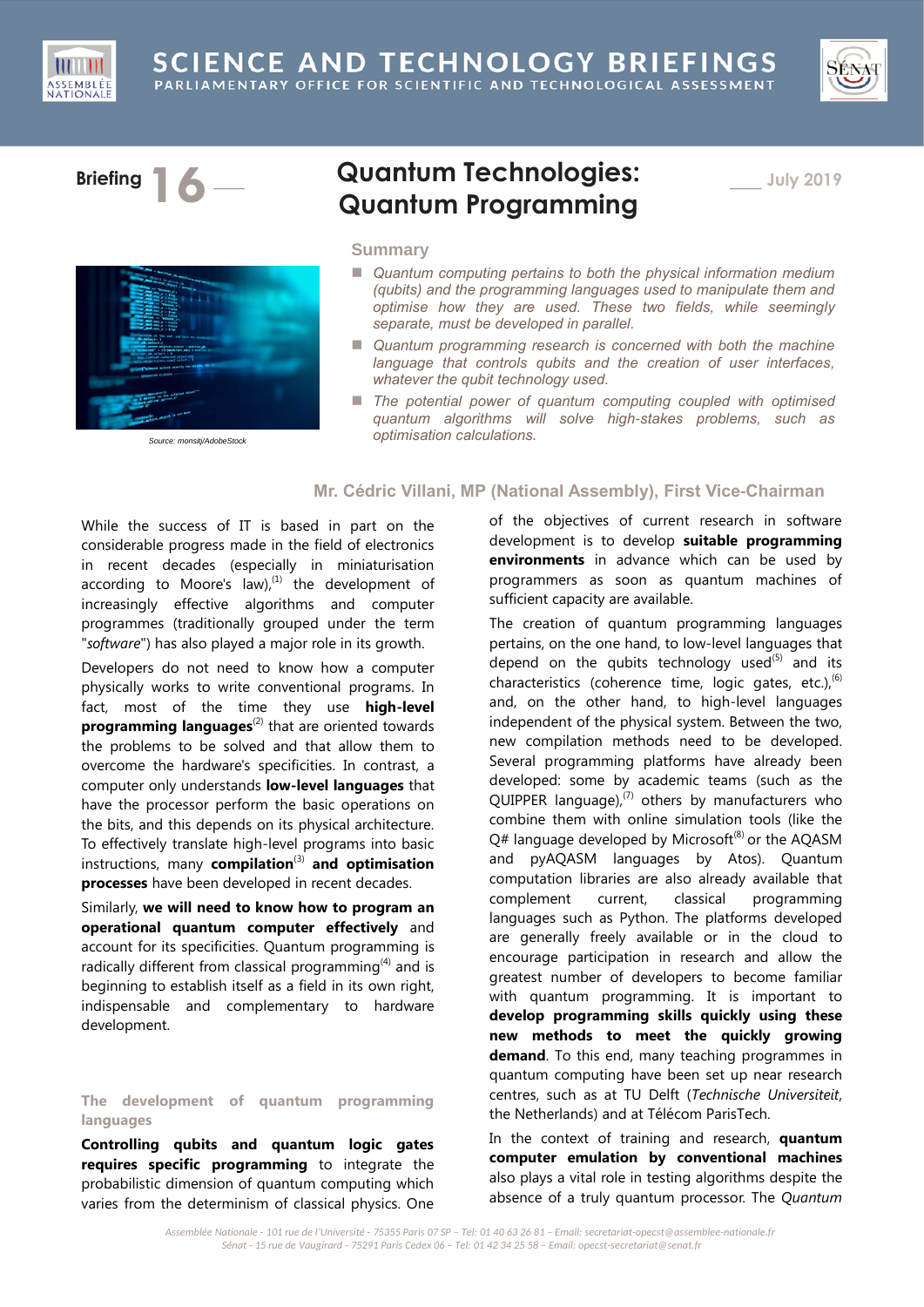*Learning Machine* (QLM) made by Atos is a programming platform that simulates a quantum computer that would have 30 to 41 qubits on a conventional supercomputer. It integrates the technical characteristics specific to each qubit technology (the logic gates' response time, decoherence, etc.) and their current reliability, which is very useful for low level applications.

Research into the development of quantum programming, although less expensive than hardware development, has seen very little funding in the first phase of the flagship European Forum on Quantum Technologies that began in October 2018<sup>(9)</sup>. **Investment efforts must nevertheless be made in this area to anticipate how quantum machines will be used and applied.** In France, the ANR SoftQPro project<sup>(10)</sup> was granted  $\epsilon$ 500,000 of funding through 2022, bringing together CEA, Atos, and several university computer science laboratories to develop methods for optimising quantum programs.

#### **Quantum algorithms and applications**

Only about sixty classes of quantum algorithms have been developed to date as the research is quite recent.

In theory, they allow us to solve certain issues more efficiently than a conventional machine, for example in arithmetic (factorisation of large numbers,<sup>(11)</sup> see *box text*) and optimisation problems which seek the minimum and/or the maximum of a given quantity. The very broad range of sectors is concerned by optimisation issues, from healthcare and chemistry (molecular configuration) to finance (portfolio optimisation), logistics, and resource management.

There are the so-called **NP-complete** problems<sup> $(12)$ </sup> where testing all the possibilities is the most effective method of solving it we know, but where checking the proposed solution is fast. For these problems, solution algorithms' execution times vary exponentially according to the size of the input data and require very long execution times on conventional machines. "Quantum" algorithms could reduce them considerably. **The "traveling salesman" problem is one of the best-known examples of this type of problem,** aiming to calculate the shortest route for a traveling salesman given that he must visit each city he is responsible for once and only once.<sup>(13)</sup>

### **The difference between classical and quantum algorithms: Shor's algorithm as an example**

Current encryption methods are based on factorising large integers, for example via the RSA protocol $(3)$  used since the 1970s. Indeed, this problem proves especially difficult for a conventional computer to solve. As early as 1994, American researcher Peter Shor wrote an algorithm that, if there were a quantum computer capable of implementing it, would allow integer factors to be factored in a time exponentially faster than the classical algorithms, and would thus become a threat to the security of the encryption protocols we use.

Solving a factorization problem consists in transforming it into a period search problem (or frequency, which is the reciprocal of a period). One way of thinking about this concept is to imagine a book that contains many pages and is also periodic: In fact, it would be made up of the same story repeated every n pages, n being the period<sup>(\*\*)</sup>.

The classical way is to go through all the pages from the beginning until you find two identical ones. As the book is very big, this method requires a lot of time and memory.

The paradigm of Shor's quantum algorithm is different: at first, the superposition principle allows qubits to represent all the pages of the book at the same time. Thanks to a "Fourier transformation", a mathematical method used in many fields of physics to break down a signal according to an [independent variable](https://fr.wikipedia.org/wiki/Variable_indépendante) which can be interpreted in physics as its [frequency](https://en.wikipedia.org/wiki/Frequency) or [pulsation,](https://en.wikipedia.org/wiki/Angular_velocity) we can then identify and amplify the frequency (or period) most likely to measure it. Thus, with the quantum method, we do not need to know the precise content of the book, which makes the calculation much faster.

(\*) See the Briefing from the Office on "Quantum Technologies: Quantum and Post-Quantum Cryptography"

 $(**)$  Analogy inspired by the article: <https://www.larecherche.fr/traquer-les-failles-des-algorithmes>

Combining classical and quantum processors would be ideal for optimizing the computation time for this type of problem, since qubits can efficiently explore each possible solution which conventional bits could then quickly check. **This is a good example of the potential for complementarity between the two technologies.** A study is also underway on combining the potential of quantum computing with deep learning techniques. $(14)$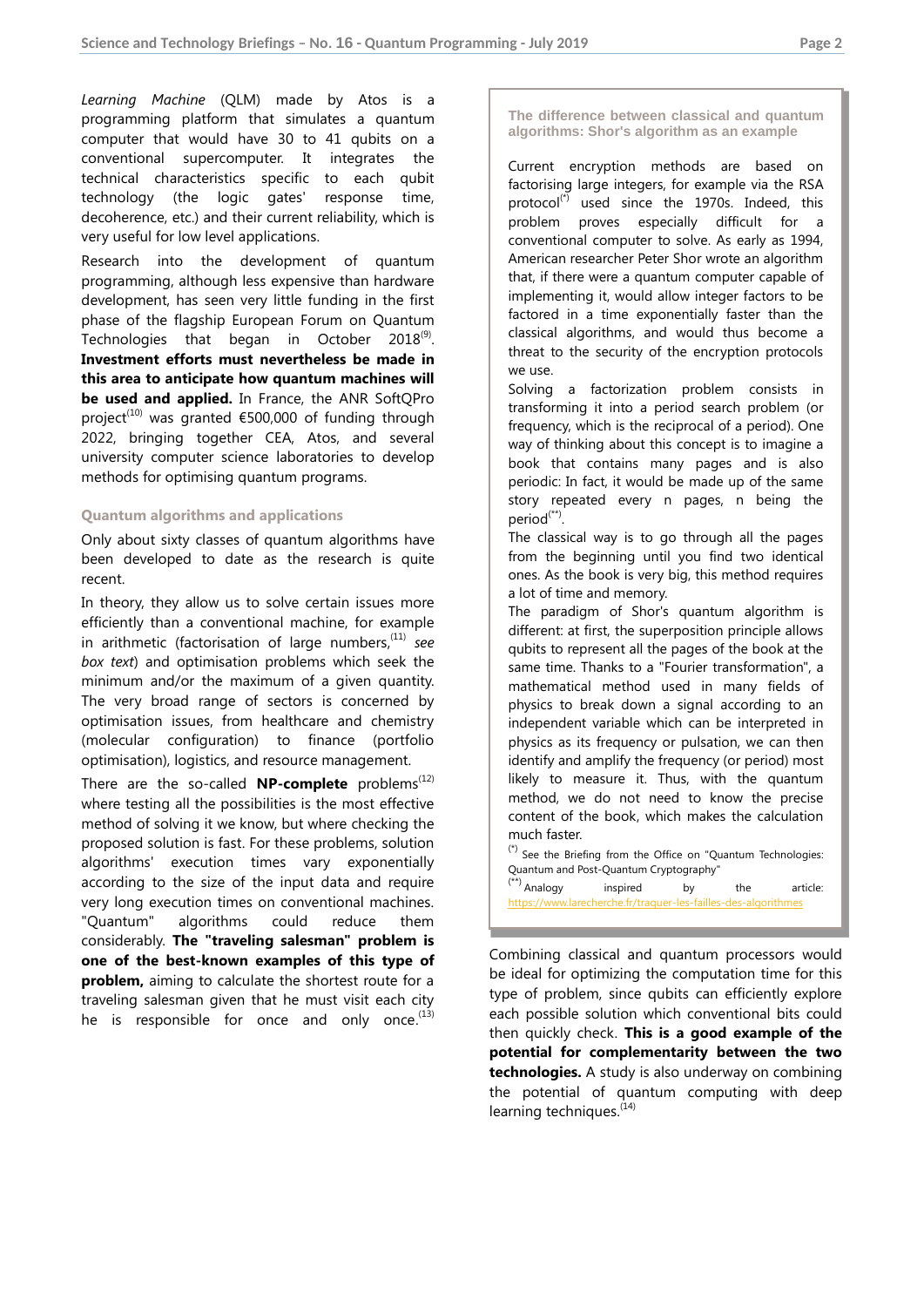While these applications look promising, **current quantum machines are too limited and unreliable to perform calculations that are currently inaccessible to (classical) supercomputers and to fully explore the field of quantum possibilities**. The tests are still carried out on a very small number of qubits, but this does allow us to confirm algorithm models and research tracks. An experimental demonstration of the superiority of quantum computation, called "**quantum supremacy**",(15) would require at least a hundred qubits, a major challenge to launching a virtuous cycle of research and production.

## **Conclusion and recommendations**

The fields of quantum programming and algorithmics

must not be neglected to fully deploy quantum computing's potential and respond to specific applications, such as optimization calculations that have many applications. Although it is difficult to predict when a quantum computer with several hundred or even thousands of qubits will be available, we must still prepare for it using methods such as quantum emulators. This method may also allow us to serendipitously discover new issues that are out of the reach of classical processers but that can be handled by quantum registers.

## *The OPECST websites:*

*<http://www.assemblee-nationale.fr/commissions/opecst-index.asp> <http://www.senat.fr/opecst/>*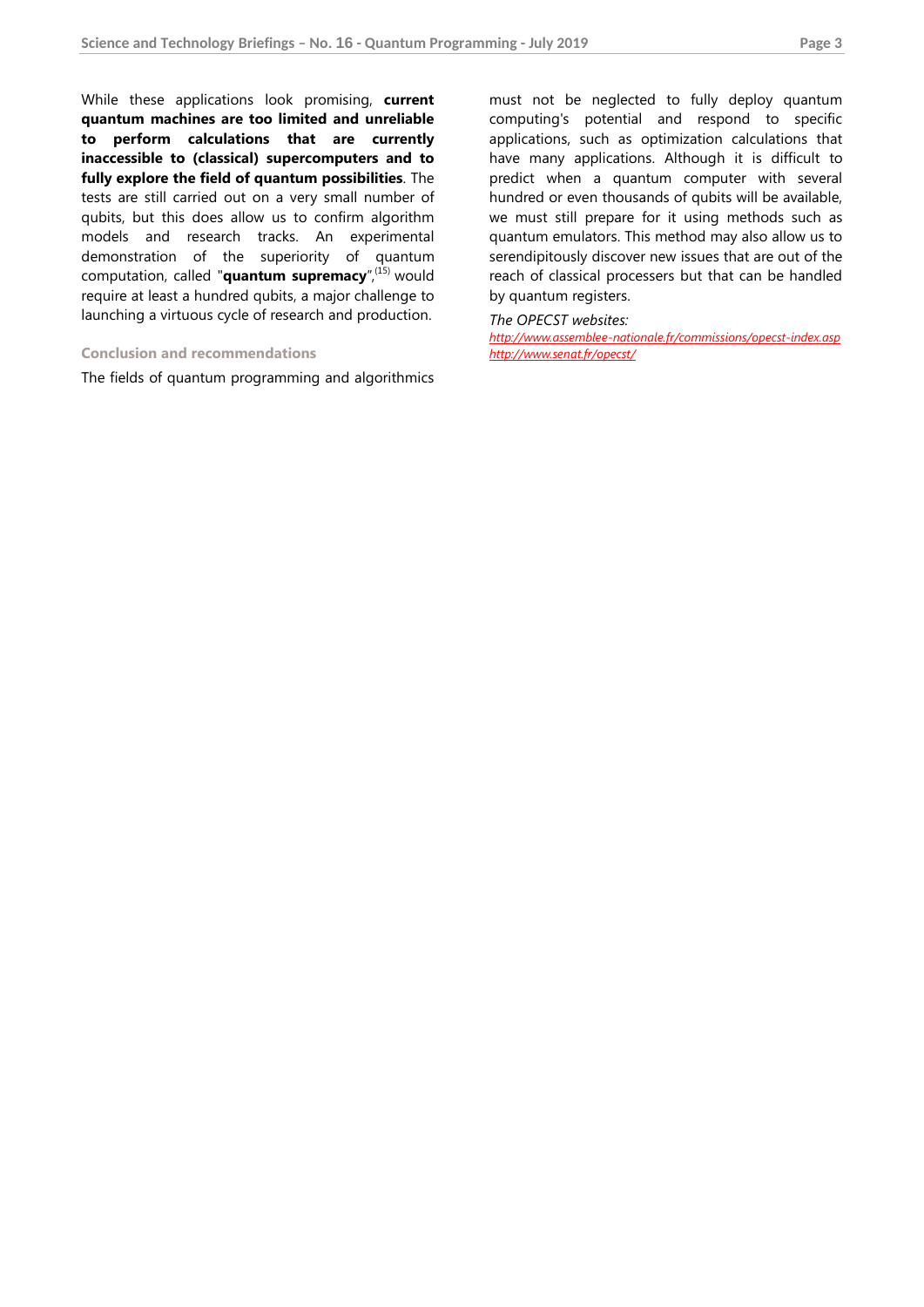*Mr. Alain Aspect, Physicist at the Institut d'Optique (Institute of Optics), member of the Office's Scientific Council.*

*Ms. Astrid Lambrecht, Research director at CNRS (French National Centre for Scientific Research), Director of the CNRS Institute of Physics (INP/CNRS), member of the Office's Scientific Council.*

\_\_\_\_\_\_\_\_\_\_\_\_\_\_\_\_\_\_\_\_\_\_\_\_\_\_\_\_\_\_\_\_\_\_\_\_\_\_\_\_\_\_\_\_\_\_\_\_\_\_\_\_\_\_\_\_\_\_\_\_\_\_\_\_\_\_\_\_\_\_\_\_\_\_\_\_\_\_\_\_\_\_\_\_\_\_\_\_\_\_\_\_\_\_\_\_\_\_\_\_\_\_\_\_\_\_\_\_\_\_\_\_\_\_\_\_\_\_\_\_\_\_\_\_

*Ms. Fanny Bouton, a journalist specialising in new technologies.*

*Mr. Antoine Browaeys, Research Director at the Institut d'Optique.*

*Mr. Philippe Chomaz, Executive Scientific Director of the Direction de la recherche fondamentale (Directorate of Fundamental Research) at CEA (French Atomic Energy and Renewable Energy Agency).*

*Mr. Bruno Desruelle, CEO of the start-up Muquans.*

*Mr. Philippe Duluc, Big Data & Security Technical Director at Atos.*

*Mr. Daniel Estève, Research Director and head of the Quantronique group at CEA.*

*Mr. Olivier Ezratty, a consultant specialising in new technologies and the author of the blog "Opinions libres".*

*Mr. Philippe Grangier, Research Director at CNRS and head of the Quantum Optics Group at the Institut d'Optique.*

*Mr. Serge Haroche, Emeritus Professor at the Collège de France and the 2012 Nobel Prize winner in Physics.*

*Mr Christophe Jurczak, Managing Director of the Quantonation Investment Fund.*

*Mr. Iordanis Kerenidis, CNRS Research Director at the Institut de Recherche en Informatique Fondamentale - RIF (Institute for Fundamental Computing Research).*

*Ms. Pascale Senellart, Research Director at the CNRS Laboratoire de photonique et nanostructures (Laboratory of Photonics and Nanostructures - LPN) and co-founder of the start-up Quandela.*

*Mr. Miklos Santhas, Research Director at the Laboratoire d'Informatique Algorithmique: Fondements et Applications - LIAFA (Algorithmic Computer Science Laboratory: Foundations and Applications).*

*Mr. Sébastien Tanzilli, Research Director and CNRS Quantum Technologies Project Manager.*

*Mr. Georges Uzbelger, AI/Advanced Analytics Solution at IBM France.*

*Mr. Benoit Valiron, Assistant Professor at Centrale Supélec.*

*Mr. Benoit Wintrebert, Innovation Advisor at the French Ministry of the Armed Forces.*

*Scientific coordination by Sarah Tigrine, Scientific Advisor (with support from Mr. Gaëtan Douéneau).*

*Reference works consulted:*

*- "Comprendre l'informatique quantique" O. Ezratty, November 2018 (e-book)*

*- A report from the American Academies: National Academies of Science, Engineering, and Medicine. 2018. Quantum Computing: Progress and Prospects. The National Academies Press, Washington, DC. DOI: https: //doi.org/10.17226/25196.*

*- "Clefs du CEA" issue no. 66- June 2018 "Révolutions quantiques "*

Note: in concurrence with the Ethics Officer of the French National Assembly, Cédric Villani has recused himself from the ATOS Scientific Council - a non-decision-making body - for the duration of his work on quantum technologies for the Office.

## *References*

-

*(1)* In 1965, Gordon E. Moore (one of the three founders of Intel) laid out what we now call Moore's Law: that the density of transistors (the number of transistors per unit of area), from which classical computers derive their power, should double every two years. This prediction has been surprisingly accurate, and process size has steadily shrunk in recent years to reach 10 nm (1 nm =  $10^{-9}$  m) in 2017. However, progress is reaching its physical limits as we are reaching the size of the atom.

*(2)* "High-level" refers to the level of the machine, as opposed to the "low-level" language that corresponds to the instructions given to the machine's processor.

*(3)* In computing, compilation refers to the translation of the high-level code written by the user into instructions for a low-level language that is understandable by the machine. For example, an optimized compiler increases the speed at which instructions are executed or reduces the memory space occupied.

*(4)* Indeed, the principles of quantum physics impose constraints on quantum bits, for example the impossibility of copying a value.

*(5)* Several qubit technologies are currently being studied, such as trapped ions, cold atoms, spin qubits, or superconducting qubits. See the Briefing on "Quantum Technologies: Quantum Computers" from the Office.